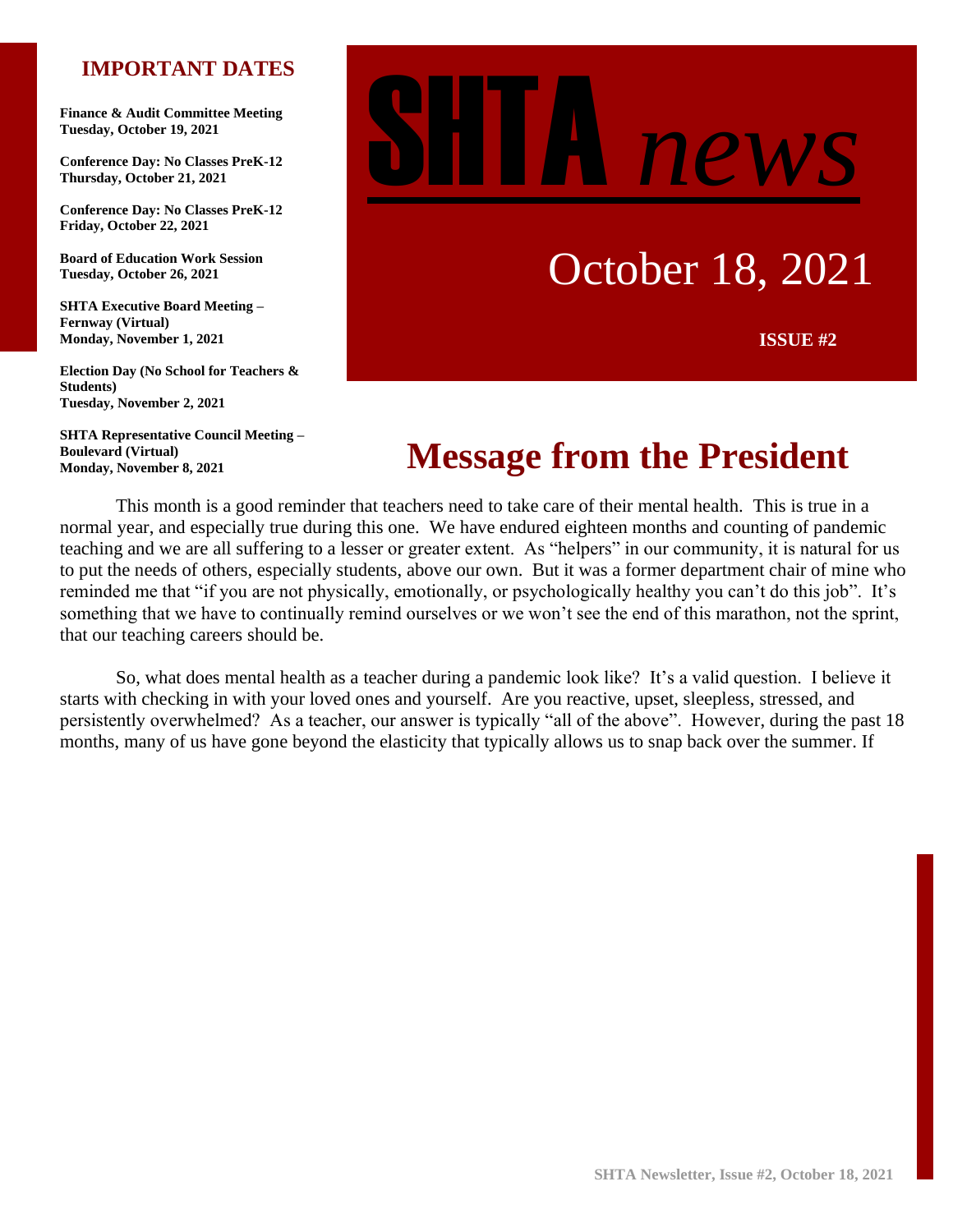these states become persistent and disrupt your life, it's time to seek help. Add to the mix new schedules, new approaches to teaching, sick students and colleagues, and collective societal uncertainty about vaccines, masks, and mortality; we are among those in our culture most susceptible to mental health challenges.

Don't do it alone. Reach out to colleagues, family, and friends. Talk to your doctor. Contact [Ease@Work](https://www.shaker.org/EmployeeAssistance.aspx) It is, appropriately enough, very easy to use. I have used it myself. It can be a great stopgap during a time when mental health services can be challenging to schedule due to overwhelming need. I know that asking for help can be difficult. A phone call makes it much more manageable. You may think that it makes you weaker to ask for help. I would counter that the strongest people I know have asked for help when it comes to mental health. And, as teachers, it's necessary now more than ever.

It's been a quick turnaround since our September Newsletter, but October has been no less action packed. I spoke regularly with Superintendent Dr. David Glasner. I updated SHTA and CCES Facebook Page with SHTA Publications Editor Andrew Glasier. I attended Cleveland Metropolitan School District's State of the Schools. I attended the Forward Together meeting with district leaders on district facilities planning. I attended a meeting with district administration and collective bargaining units on a testing/vaccine mandate. I collaborated with other collective bargaining units and Human Relations on sending out booster information to members. Thanks to OAPSE #153 Paraprofessionals President Angell Quarterman for his research and advocacy. I spoke with SHTA Lawyer Susannah Muskovitz concerning legal issues. I spoke with several SHTA Head Representatives about building concerns. I communicated with Human Resource Director Barb Maceyak about personnel matters. I worked with Special Education Chairperson Tito Vazquez on member concerns. I spoke with Barb Maceyak about strategies to deal with our substitute shortage. I met with Director of School Leadership Dr. Erin Herbruck, Personal Rights and Responsibilities Chair Mike Sears, and Barb Maceyak to discuss building issues.

During a negotiations year, being President of the SHTA and Chief Negotiator can be extremely challenging and stressful jobs. I could not do it with the support of my fellow SHTA Officers, Executive Board, Representative Council, SHTA members, family, and friends. This is my extended support system. But I also know that I benefit from reaching out to my mental health counselor before things get too heavy and my stress becomes unmanageable. I encourage you all to do the same. We all carry burdens and it always helps to talk. Do not hesitate to reach out if you need encouragement at morris  $j@shaker.org$  or x6033.

*Respectfully submitted, John Morris*

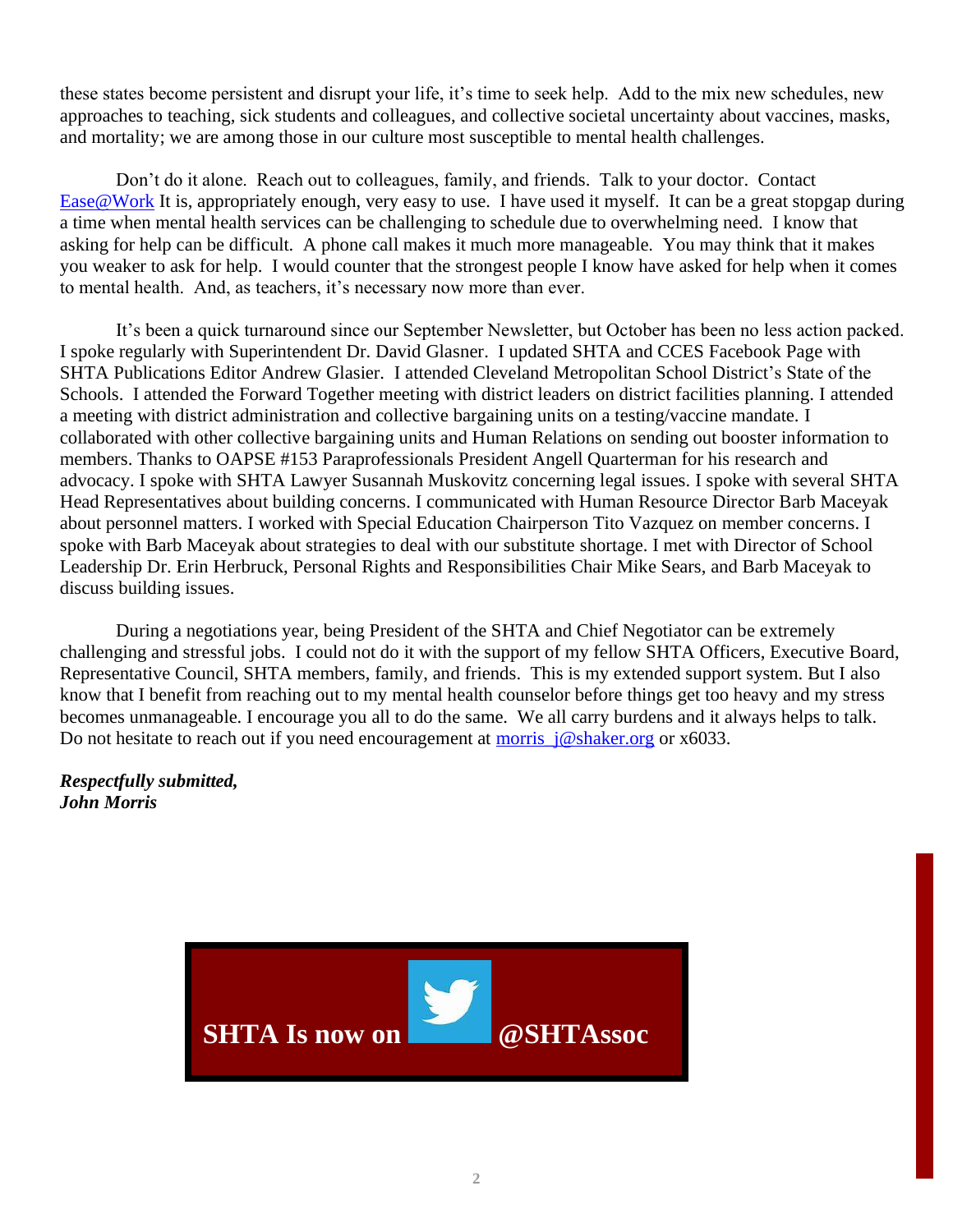# *OFFICERS' REPORTS*

## **VICE PRESIDENT'S REPORT**

The leaves are turning from green to red, orange and golden yellow. Fall is officially upon us, my favorite season of the year. The 2020-2021 Fellowship Grants books are now closed. There were 50 winners and only 26 members submitted receipts for reimbursement. The 2021- 2022 Fellowship Grant application was shared with our membership on October 4th. The Fellowship Grants can be used in several ways: payment for attending a workshop, helping to pay for dues to a professional organization (does not include SHTA), or subscriptions for journals/professional materials. All winners will be selected during a random drawing. The last day to submit applications via Google Form is Friday, November 5th. Only members of the SHTA and the SHTA-ST are eligible to participate in the drawing for the Fellowship Grants. All winners will be awarded \$100 each. Winners will be notified by the district email and all names will appear in the November Newsletter.

On Monday, September 27th, I attended the kickoff meeting for "*A Night for the Red & White*". This year, the event will be held at Landerhaven in Mayfield Heights, Ohio. The theme for this Special Gala is "Generations of Shaker" focusing on the past and future.

I attended a meeting to discuss personnel issues involving a member with Barbara Maceyak, Human Resource Director and building administration. This month, I attended two meetings with 6th grade math teachers and administration to discuss single subject acceleration classes for 5th grade students. I worked with Woodbury's Head Representative, Stacey DeYoung to discuss building issues shared by our members.

"Coming together is a beginning, staying together is progress, and working together is success." (Henry Ford). Thank you so much for your continued support for our Association, please don't hesitate to contact me if you have any questions or concerns.

*Respectfully submitted, Darlene Garrison*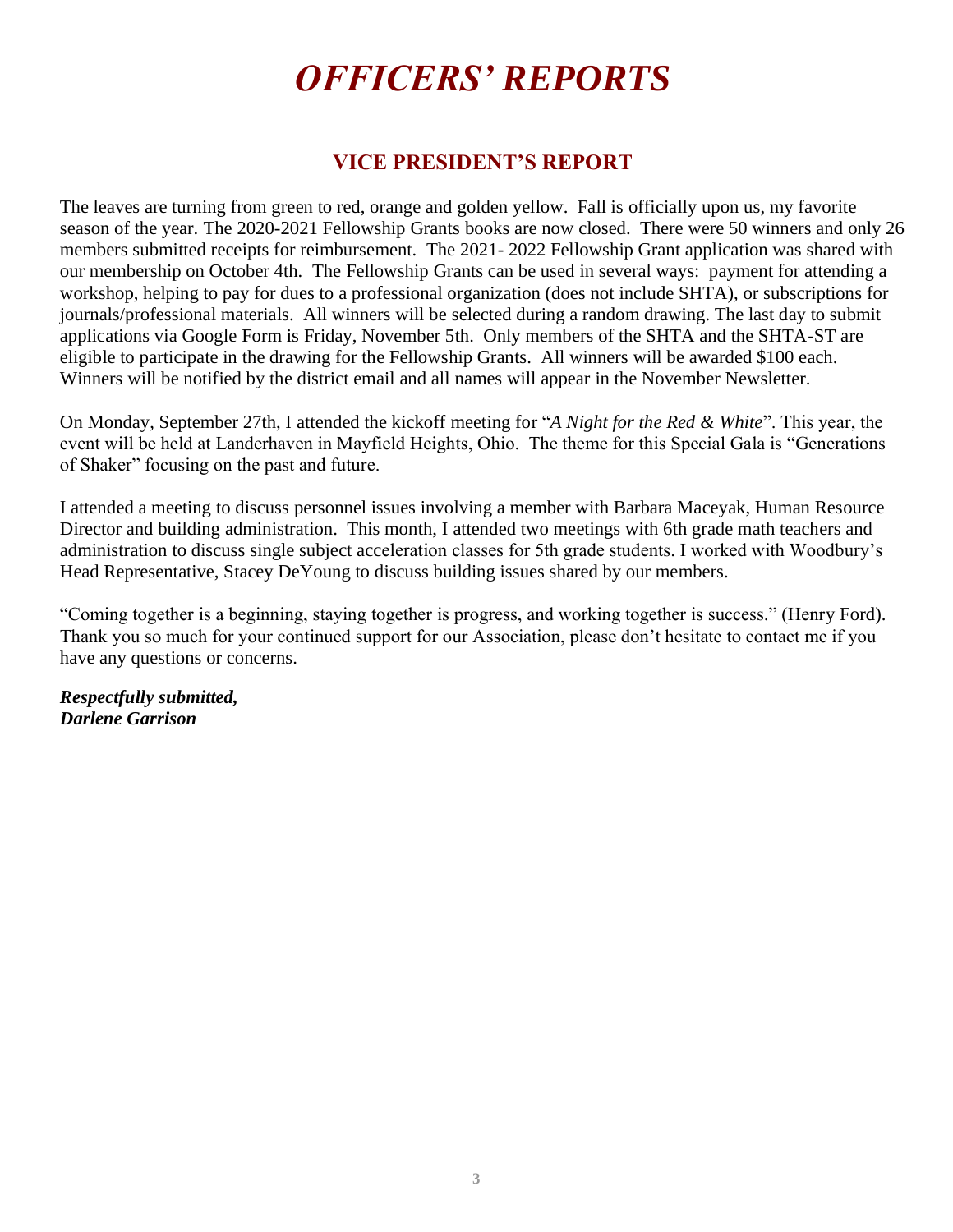## **TREASURER'S REPORT**

We had a Board of Education Candidate Forum on Monday 10/11 as part of our SHTA Representative Council meeting and at the close of the event, current Shaker Heights Board Of Education President and current candidate, Heather Weingart, asked us what final thing we wanted to let the candidates know about. I thought about that request and came up with this as my most pressing concern:

Shaker used to be a sought-after destination. Teachers felt lucky to get hired here. It's not like that anymore. We currently have young teachers leaving. We have veteran teachers taking lower pay in other districts because they need a less stressful working environment. I have heard stories from more than two buildings in the district about teachers being in tears while discussing our schools. And this anguish and distress doesn't come from interacting with the kids, it comes from the structures and schedules set up by our administrators, whether that is coming from the building level or the district level I don't know.

In the interest of being transparent, I felt those concerns should be shared with all the BOE members. I really hope that we can come together and turn things around for the sake of our students.

On Monday, October 11th, the Investments Committee made up of myself, Chante Thomas, Darlene Garrison, and Todd Keitlen, met with Brady Krebs, our Edward Jones advisor. The Investments Committee meets a minimum of twice a year, once in the Fall and once in the Spring, to review our investments and decide on any changes. A full financial report will be included in November's newsletter. If anyone has any questions about our Association's finances, please give me a call (216-333-2627).

*Respectfully submitted, Bill Scanlon*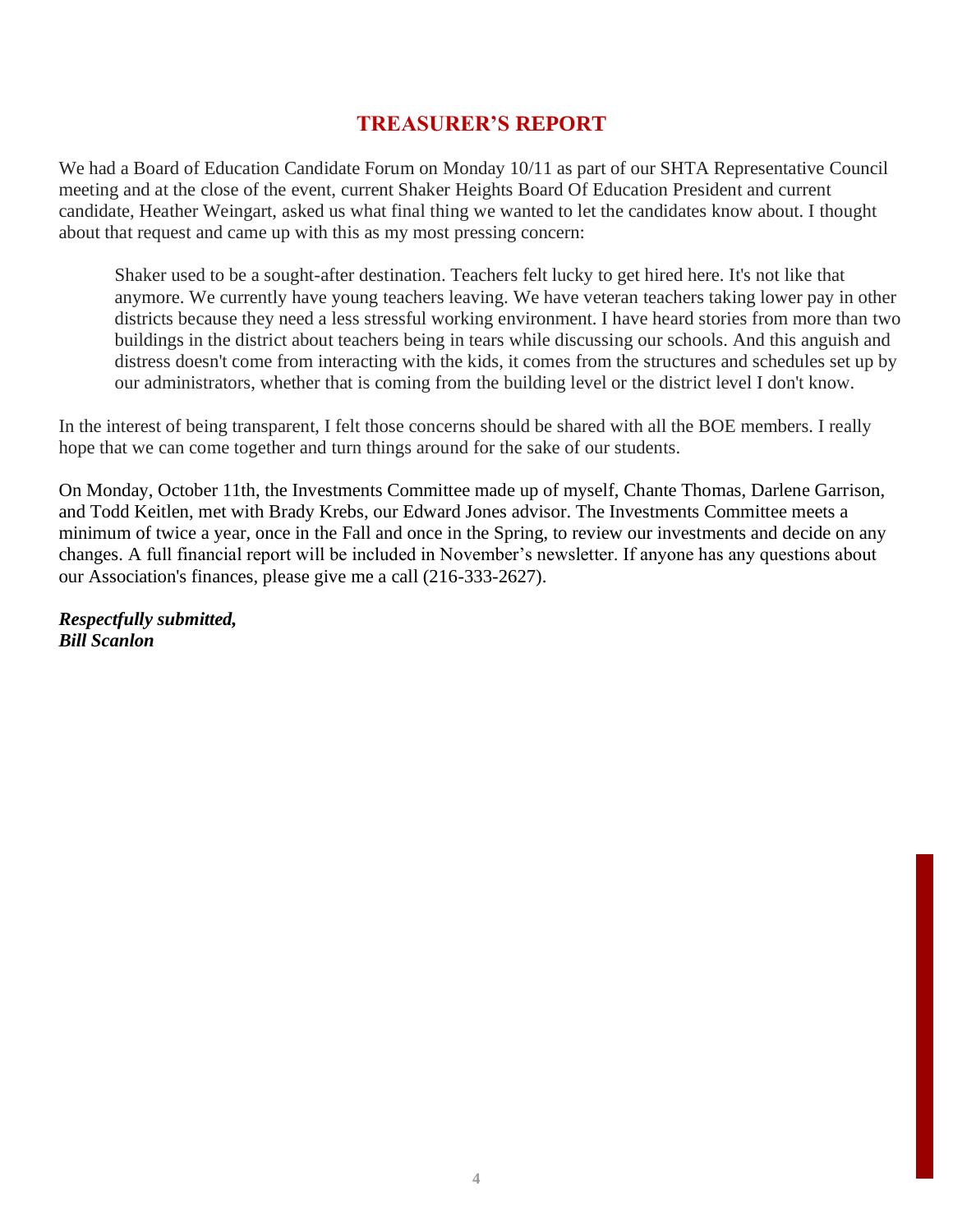# *EXECUTIVE BOARD REPORTS*

# **PROFESSIONAL RIGHTS AND RESPONSIBILITIES REPORT**

In the past month, I have:

- Assisted members with questions about FMLA, maternity leave, bereavement leave, unpaid leaves of absence, and insurance benefits
- Met with the Supplemental Committee to discuss possible changes to the current process for requesting a contract to advise clubs and activities
- Attended a Negotiations Committee meeting to plan for upcoming collective bargaining
- Attended both the SHTA Representative Council meeting and a forum with the candidates for the Board of Education

#### *Respectfully submitted, Mike Sears, chairperson*

# **EVALUATION COMMITTEE**

Greetings! I continue to work closely with Human Resources Director Barb Maceyak and members of the Evaluation Committee to support the transition to OTES 2.0 and the Ohio Evaluation System (OES). All buildings have had staff meetings to review OTES 2.0, specifically regarding changes in the system from OTES 1.0. I will review the highlights of these changes again below, as well as some important clarifications and reminders:

- The first step in the OTES process is completion of the Annual Professional Growth Plan. This plan was due to be completed by October 15 (SHHS, October 22). Teachers *may opt* to complete the selfassessment. This work may help deepen your understanding of the new rubric, as well as guide your goal choice(s). **This year, the requirement is for all educators to create one goal on the initial plan. Additional goal(s) may be added after the holistic observation in connection with focus area(s) or other desired goals.**
- The Ohio Evaluation System, OES, will now be used instead of eTPES. You can login to OES using your eTPES login. We will be using all of the new forms and procedures within the OES and OTES 2.0 system. You may opt to type directly into evaluation documents on OES or cut and paste from other documents into the OES documents. Additional evidence may be uploaded, if you so choose.
- A revision of the Performance Rubric includes use of student data and other organizational changes. Please use the rubric to assist you in writing observation lesson plans and preparing for evaluation conferences, as well as reflecting on your instructional practices and use of data.
- There is no longer an SGM portion of your final rating. Use of data is embedded in the rubric. We all use various kinds of data daily to plan, revise lessons in the moment, reflect, and so on. How we do this will become a larger part of evaluative conversations and will partially inform final ratings. In the 2022-2023 school year, HQSD (High Quality Student Data) will be identified for all grades and courses and use of this specific data will be expected and rated. The committee will be working to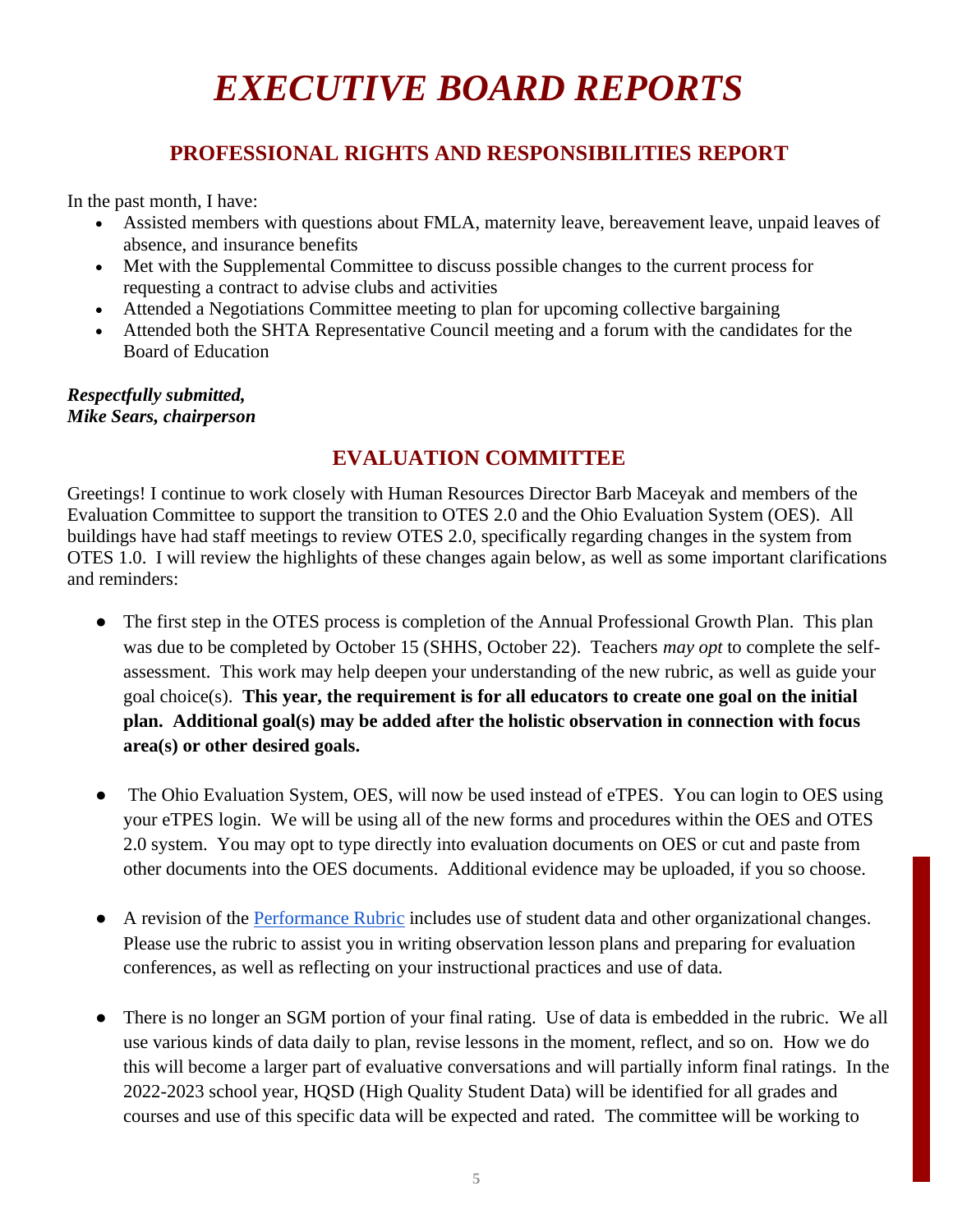make final decisions about HQSD in the coming months. Survey data collected from teachers pre-covid has helped inform this work.

Formal Evaluations will consist of a holistic observation, followed by a conference to identify individual focus area(s) and support needs. The walkthroughs and second observation will be opportunities for evaluators to see growth in focus areas, as well as observe other areas of the rubric. It is NOT necessary (or effectively possible, in my opinion) for all areas of the rubric to be observed during any one lesson.

A huge thank you to Human Resource Director Barb Maceyak for going above and beyond to ensure that the Peer Evaluation partnerships are coded in OES. Please alert one of us ASAP if you cannot access your partner's evaluation.

As always, I am here to help answer questions and navigate any part of the evaluation process with you, as are all members of the committee.

#### *Respectfully submitted, Lena Paskewitz, chairperson*

# **SPECIAL EDUCATION COMMITTEE**

This past month I attended and participated in the Black Teachers Task Force Steering Committee interview for the Director of Equity and Inclusion Coordinator position. I attended the SHTA Executive Board meeting. I discussed concerns at the middle and high school with grades 7-12 Exceptional Children Supervisor Jennifer Currie in the Exceptional Children's Department. I Interacted, communicated and collaboratively solved various concerns with the Director of Exceptional Children Elizabeth Kimmel in the first of our monthly meetings. I provided support to various SHTA members concerning issues including but not limited to job placement, personnel issues and work options. I participated in a meeting with SHTA President Dr. John Morris and district psychologist discussing concerns. I worked with Woodbury Elementary Principal Ms. Tiffany Joseph to remedy classroom issues successfully. I continue to work collaboratively with SHHS Assistant Principals Ms. Rebekah Sharpe, Ms. Jacquelyn Baker, Ms. Marinise Harris, and Mr. Kraig Thornhill on various issues to improve the functionality and support to the Exceptional Children department at SHHS. I communicated with Exceptional Children department chairs from Woodbury, Shaker Middle School and Shaker Heights High School over various concerns.

I would like to bring attention and praise to the Exceptional Children Department staff at Woodbury School. The staff is going "Above and Beyond" to support the exceptional children in the building. Like all of the buildings in our district, this year is very demanding and it's important that the ENTIRE Exceptional Children staff (Intervention Specialist, Paraprofessionals, and all who support students with an IEP or a 504). As educators, we all work extremely hard, and you are, in my opinion, the most dedicated educators in the district, often overlooked and underappreciated. As a fellow member of the Exceptional Children Department, I appreciate the standard of excellence and commitment you bring to your students daily.

#### *Respectfully submitted, Anastacio Tito Vazquez, Jr. M.Ed. Chairperson*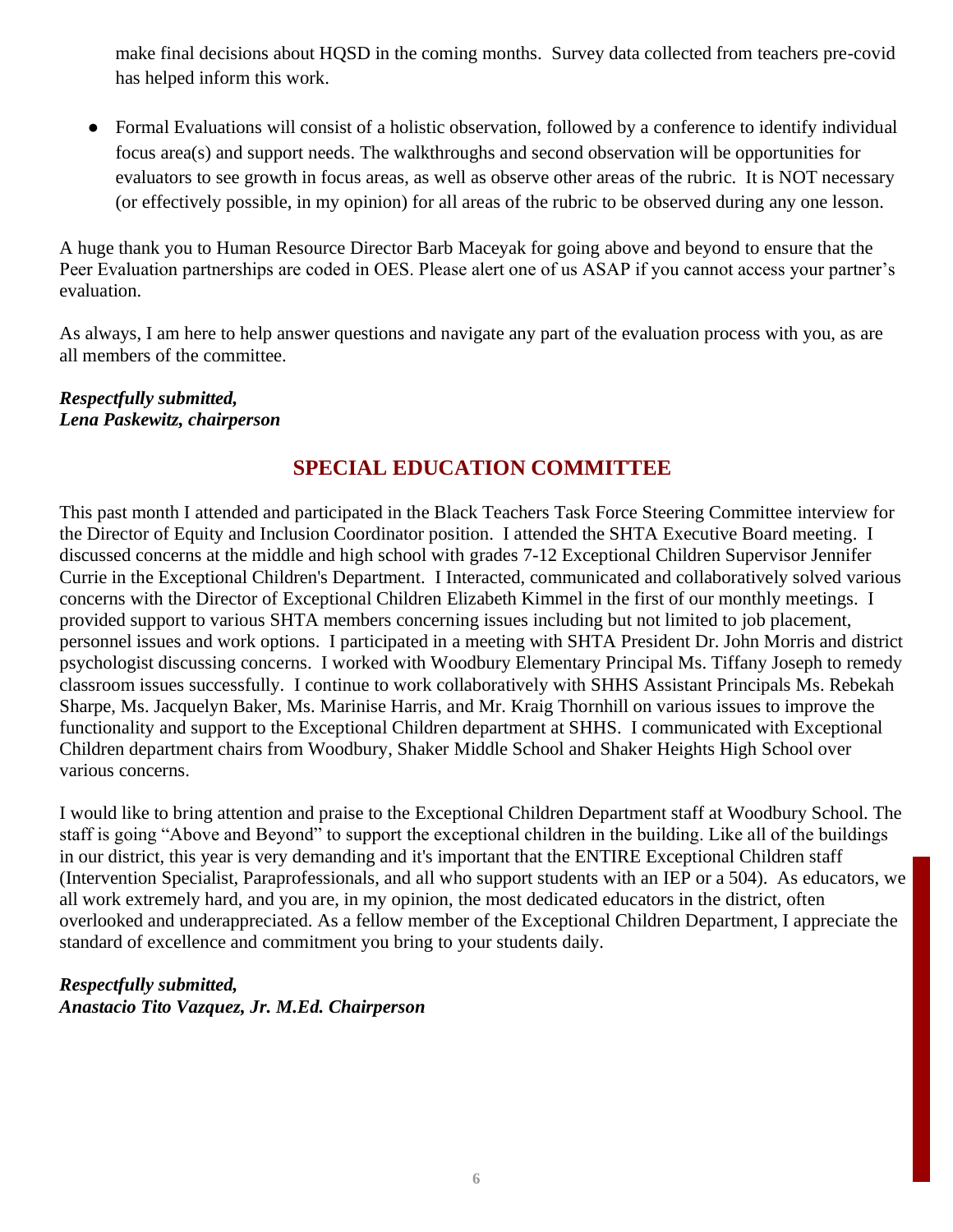# **PAST PRESIDENT'S REPORT**.

This month I attended the Executive Board and Representative Council meetings of the SHTA. I also attended the Candidates Forum that followed the Council meeting. Although I am not a resident of Shaker (although my current residence is temporary…), I was interested to hear from the three candidates for School Board. What impressed me about each candidate was their expressed willingness to involve teachers in the decisionmaking process, something that has been lacking in the corporate structure of the administration. They listened to concerns/frustrations about inadequate communication from the administration and seemed to recognize that teachers (and other building-level staff members) should be integral participants in the educational programs, facilities, and future of the Shaker Schools.

Thank you to SHTA Political Action Committee Chairperson Cathy Grieshop and SHTA Occupational Health & Safety Committee Chairperson James Schmidt for organizing and presenting this opportunity.

At the October 12 meeting of the Board of Education, there were public comments about the proposed vaccine/testing mandate. The Board Policy allowing for this mandate passed later in the meeting. There was another presentation from Forward Together and a presentation on Enrollment. It would be worthwhile to look at the slides from the Enrollment presentation on Board Docs. Except for the anomaly of 2020-2021, the decline in enrollment has been consistent with the declining birthrate. Private school enrollment has remained steady with the key exit points being grades 5, 7, and 9 (again, 2020-2021 as an outlier). Here is the text of the Summary slide from Dr. Chris Rateno, Director of Student Data & Accountability:

#### **Summary**

- Shaker is experiencing an expected trend of declining birth rates and enrollment. This pattern is consistent with forecasted numbers and predicted to continue.
- 2021-2022 Enrollment for students in grades 1-12 is greater than withdrawals similar to pre-pandemic numbers.
- The 2021-2022 school year decrease is greater than the forecasted number but not as significant as the change in 2020-2021.
- The student withdrawal to private school data remains consistent over the last several years, no significant increase other than due to the Pandemic during the 2020-2021 school year.
- Enrollment is dynamic process and will continue to change throughout the year.

The next Finance and Audit Committee meeting is scheduled for Tuesday, October 19 at 7:00 p.m. at the Administration Building. The preliminary Five-Year Forecast information should be shared. At this point, I plan to attend.

Once again, thank you for allowing me to continue to serve the SHTA. To reach me, use my Shaker email, Thomas\_R@shaker.org

*Respectfully submitted, Becky Thomas, chairperson*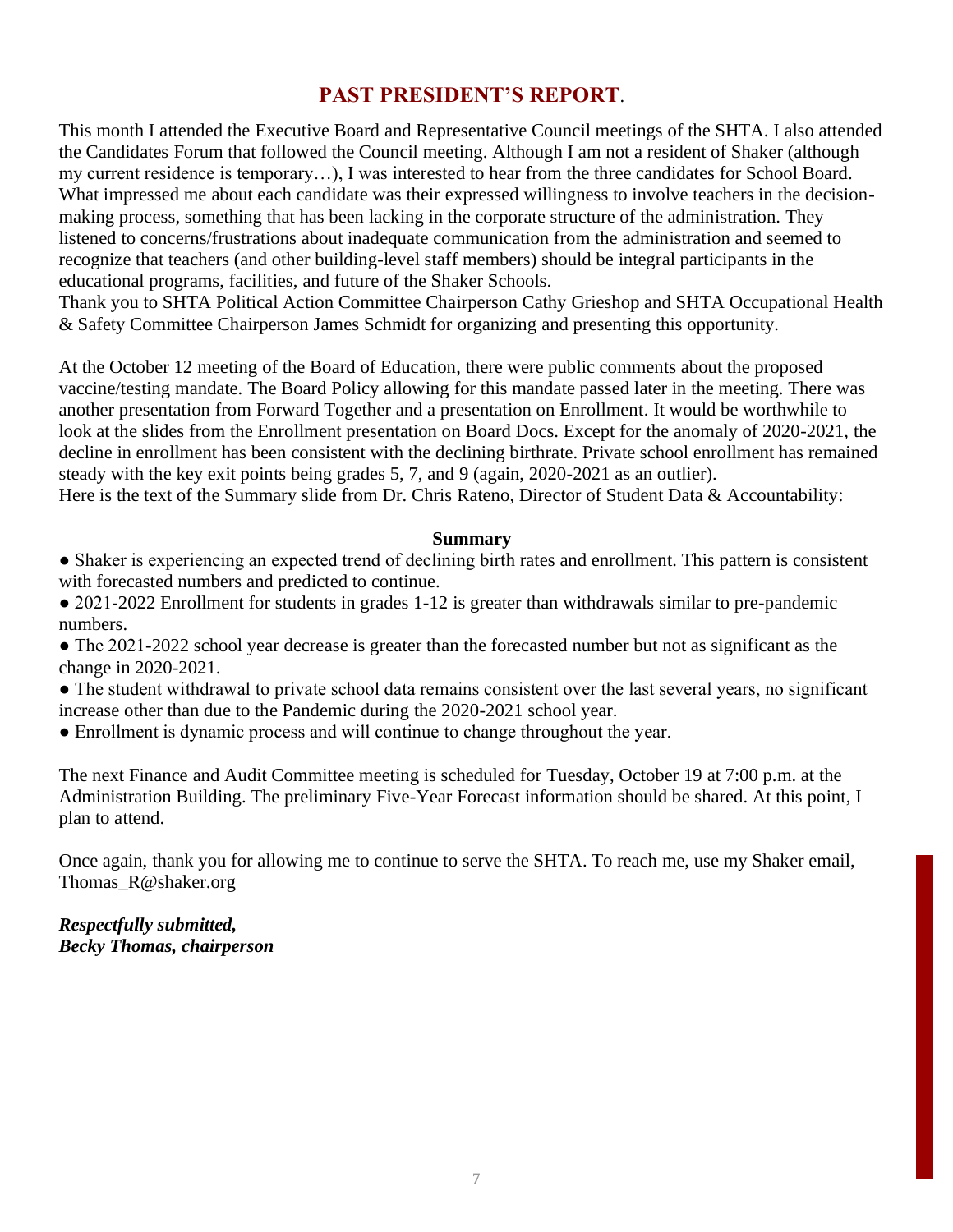# **POLICY COMMITTEE**

The Shaker Heights Teachers' Association is governed by a constitution, which includes a section of By-Laws which specify the process that our Association does business. I report on different sections of our constitution and by-laws to familiarize our process with our members. Because our Association has begun negotiations with the district on a new contract, I think it would be good to highlight a part of our By-Law V, section **I. Salary-Tenure Committee:**

*There shall be a Salary-Tenure Committee whose responsibility it shall be to provide the Negotiations Teams with information within any of the areas which may become agenda items during negotiations with the school board.*

Please consider communicating any aspects of our teaching experience that you feel could be possible negotiation items to your representative council member.

*Respectfully submitted, Tim Kalan, Chairperson*

# **MEMBERSHIP/ELECTIONS COMMITTEE**.

At this time, you should have noticed your first dues deduction if they are paid via payroll deduction. Members who select payroll deduction shall have ten (10) equal deductions (\$33.00) starting with the first pay in October of the current school year.

We currently have 454 members of SHTA and SHTA ST. I want to give a huge thank you to the building SHTA head representatives who took the time to review the membership spreadsheets for me. In order to have accurate and complete records, I am counting on you to alert me to changes in membership so that I can update our records.

#### **The 2021-2022 Elected Representative Council Members are:**

**Boulevard- Cathy Grieshop, Angela Anderson, alternate Onaway- Paula Klausner Fernway- Victoria Goldfarb Lomond- Jill Dipiero, Steve Smith, Veronica Malone Mercer- Nicole Cicconetti Woodbury-Stacey DeYoung, Aquita Shepherd, Lee Appel Middle School- Jackie Abrams, Erika Pfeiffer, Matt Klodor, High School – James Schmidt, Brian Berger, Jessica O'Brien, Tod Torrence, Aimee Grey, Enid Vazquez, Kim Roberts, Joel Rathbone IC- Linda Roth SHTA ST – Margaret "Peg" Remedio** .

*Respectfully submitted, Chante Thomas, chairperson*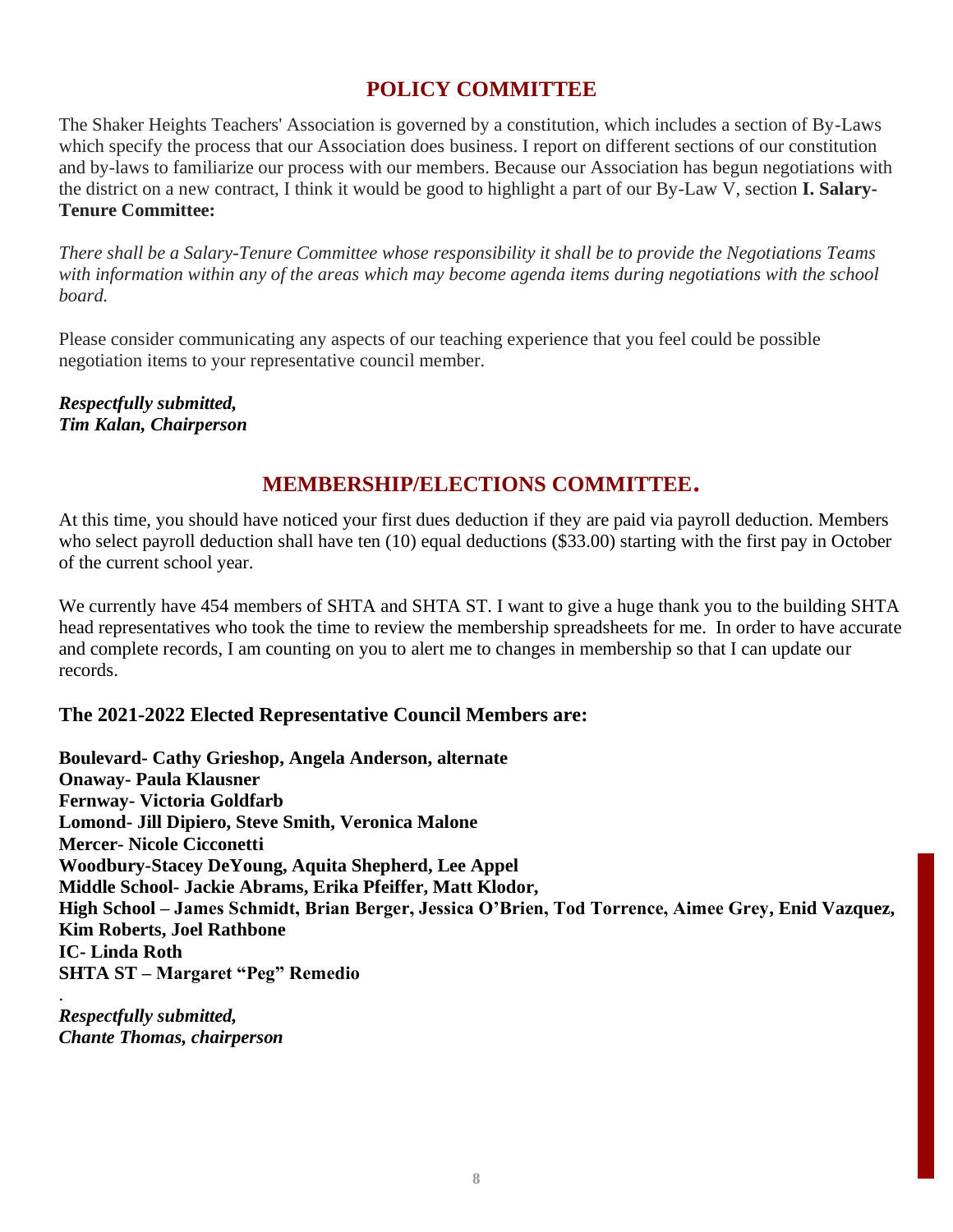# **DIVERSITY, EQUITY & INCLUSION COMMITTEE**

Feedback from the book *White Rage* by Carol Anderson has been positive. It has allowed an open conversation about the untold history of African Americans. I continue to read and review books that will build on *White Rage*. I will introduce another book during our November Representative Council meeting.

I attended the Equity, Advisory, and Action Team meeting this month. I am working on a subcommittee that is focusing on marginalized groups that have been underrepresented in conversations within our district. In addition, I will attend the Black Teacher's Task Force on October 27th.

#### *Respectfully submitted, Angela Goodrum*

# **NEW TEACHER COMMITTEE**

Hello New Teachers! I hope everyone is off to a great start of the school year. I missed the September issue, as I was out for surgery. I have some very important dates to share with.

SALARY RECLASSIFICATION is twice a year, in November and April. The due date for November submissions is October 26. You will need to have the Salary Reclassification form filled out (I will be attaching this in a separate email, but it can also be found under the FORMS in the "For Staff" section of the Shaker website.) Along with the form, you will need to submit an official transcript.

The District also offers tuition reimbursement. TUITION REIMBURSEMENT forms are due by December 1st. Again, I will attach this form in a separate email, but it can be found in the FORMS section on the Shaker site. Along with the form, you will need a receipt of payment, which can be the original receipt or a credit card statement. OPEN ENROLLMENT for our Medical Mutual Insurance is November 1-16th.

I know the start of this year has been more challenging than years past. If any issues arise, big or small, please do not hesitate to reach out to your building rep or myself for help. We are all here to support you. Enjoy this beautiful Fall weather.

*Respectfully submitted, Wendy Lewis*

# **SHTA ST COMMITTE**

I have no report regarding Support Teachers. I do, however, have this reminder for everyone. If you need to be paid for a special project, such as classroom relocation, you must be approved at the board meeting and fill out a Work Certification Form before you can be paid. You can obtain this form from your building's Administration Assistants. Literacy Specialists needed to be reminded of this and I thought others might have the same issue.

*Respectfully submitted, Margaret "Peg" Rimedio, Chairperson*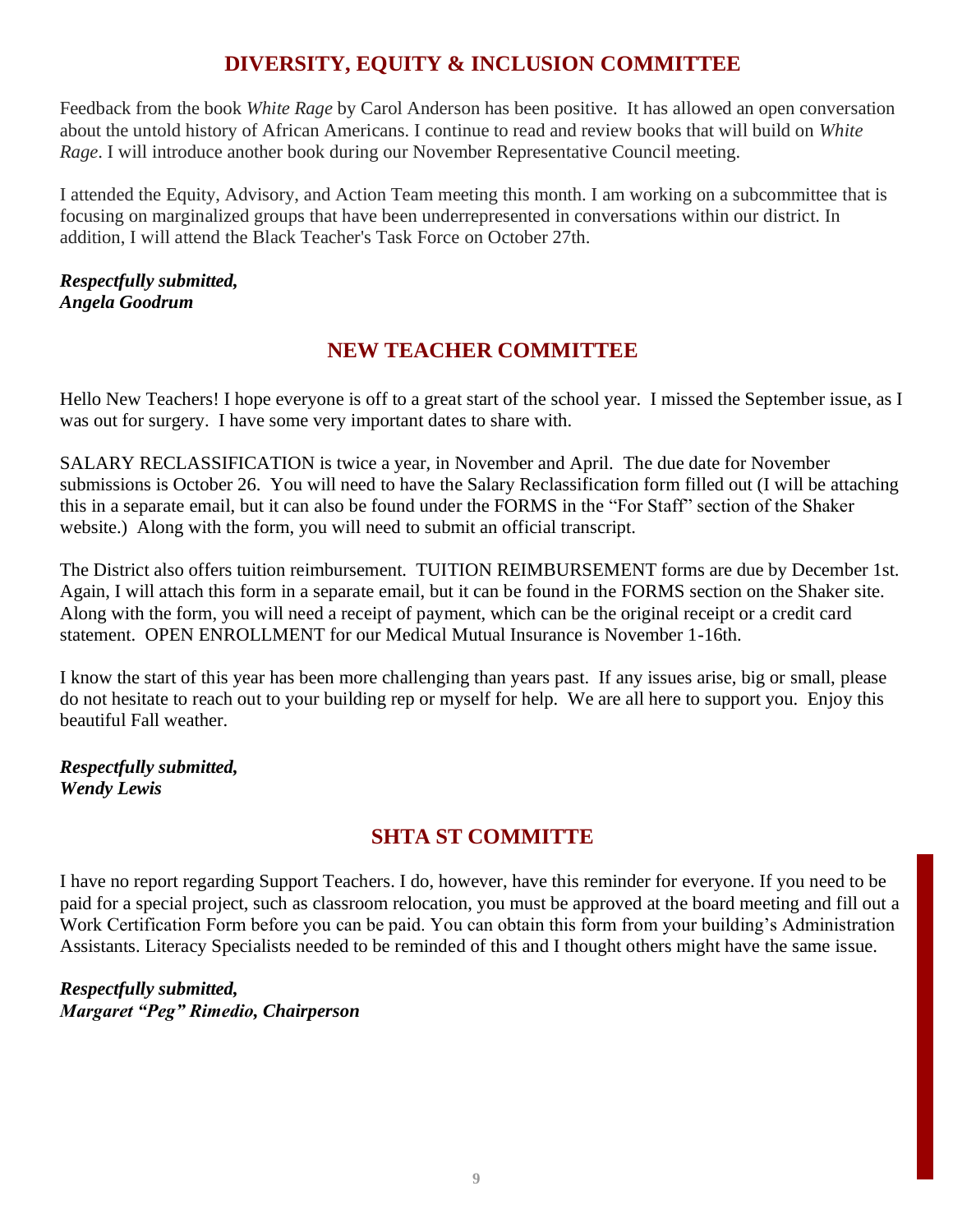# **SHTA PAC COMMITTEE**

Thank you so much to Alison Bibb-Carson, Lora Cover, Heather Weingart, and all of the Union members who attended the SHTA Candidate Forum. I enjoyed the conversation that came about during this event. Thank you to those who sent in questions for the candidates. I gave the candidates a copy of the questions (anonymously) so our voices would be heard.

Election Day is November 2nd! Don't forget to get out and vote!

I love the NEA Education Votes page. It is a great resource to learn about current legislation affecting education. It is an easy way to have your voice heard and counted in congress. Check it out and send a letter about the Freedom to Vote Act, the Public Service Freedom to Negotiate Act, and much more.

Don't forget to take action by taking care of yourself. We are all feeling a lot of stress. Take deep breaths and find ways to relax and rejuvenate your body and soul.

This month, I also worked on building issues with Boulevard School Principal Neal Robinson who continues to problem solve through these issues. Thank you, Neal Robinson!

#### *Respectfully Submitted, Cathy Grieshop*

# **PUBLIC RELATIONS COMMITTEE**

The public relations committee has begun to compose a new SHTA T-Shirt order. This order will include ladies' sizes, v-neck options,  $\frac{3}{4}$  length sleeves, and a sweatshirt. Some shirts will be available in sizes up to 5XL. Our new shirts will be predominantly USA made and all will be union printed. The shirts will continue to be lighter more modern fabric and include *Shaker Heights Teachers' Association* below our traditional logo. Soon you will see an order form to submit your order. This year we will continue to accept credit card transactions, as well as checks and cash. It is our solidarity that creates our strength as an Association! One simple yet effective way of broadcasting our collective might is through increased visibility! Buy a T-Shirt; broadcast your membership!

In the winter edition of *Shaker Life* you will see our traditional advertisement.

#### *Respectfully Submitted, Bob Bognar*

# **OCCUPATIONAL HEALTH & SAFETY COMMITTEE**

I communicated with Director of Exceptional Children Elizabeth Kimmel about the district's COVID protocols and processes regarding quarantine and contact tracing for vaccinated and unvaccinated teachers and students. I helped to resolve an issue with contract tracing at the Middle School.

As a reminder, if you received your vaccines through the clinic that Educational Service Center provided, please see below for the instructions to receive your digital vaccine record. Giant Eagle, the provider for all vaccines administered last February and March through the district at the ESC in Independence, has shared an easy way to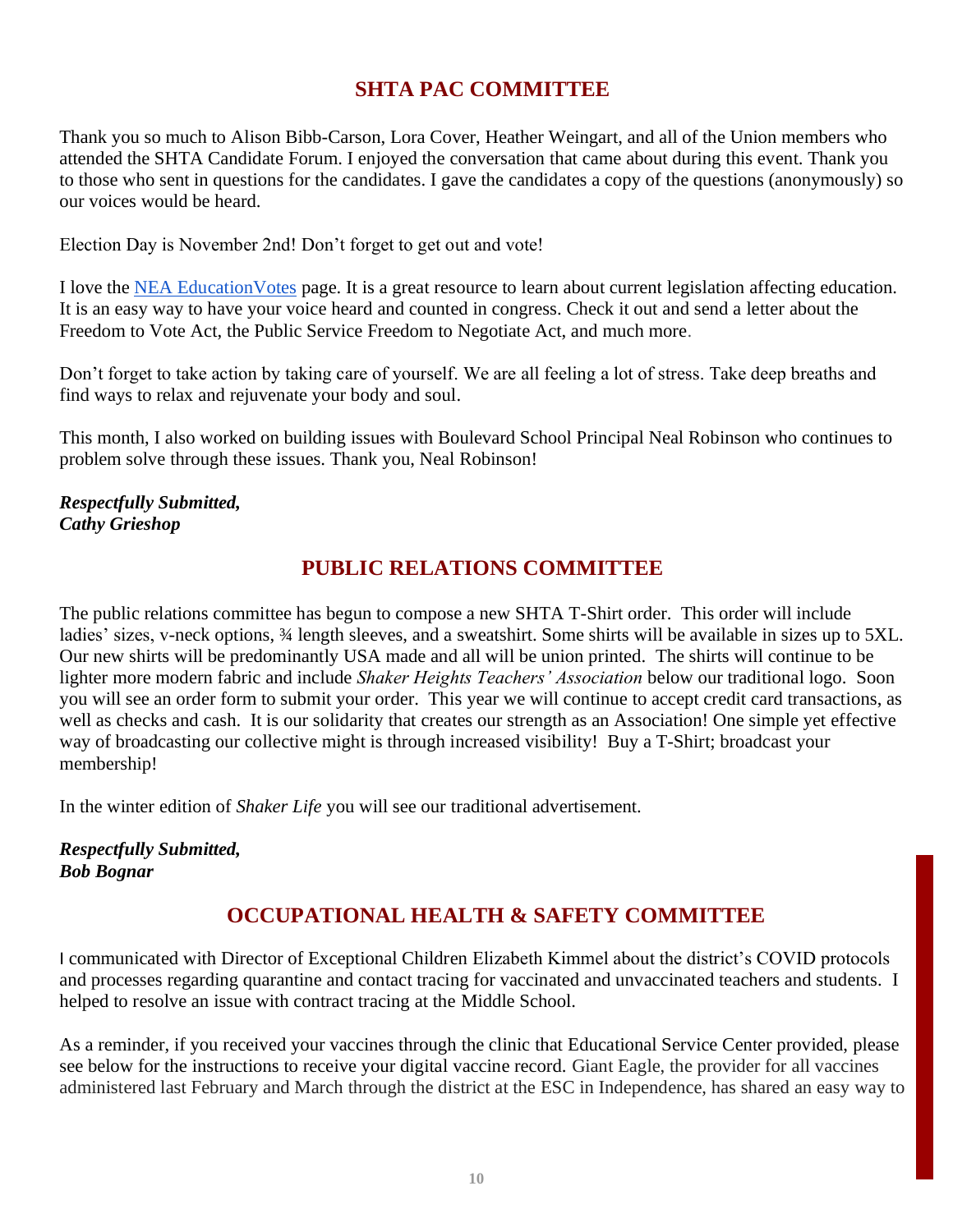retrieve an electronic copy of your vaccination record. This also applies to people vaccinated at a Giant Eagle pharmacy. Just follow the directions below:

- 1. Text "record" to 844-590-0015
- 2. You will get a text message to verify your birthdate in MM/DD/YYYY format.
- 3. If your phone number and birthdate match your vaccination record, you will get a second text with a link to your electronic record that you can then save to Apple Wallet or Google Pay.
- o If you receive an "unable to validate" message, please contact Giant Eagle Pharmacy at 1- 877-345-7467 from 9:00 a.m to 7:00 p.m. Monday through Friday. If we are able to successfully find your records based on the information you provided, you will receive a link to your COVID-19 vaccine details.

#### *Respectfully Submitted, James Schmidt, Chairperson*

# **SICK DAY TRANSFER COMMITTEE**

I met with Human Resources Director Barb Maceyak regarding a member's eligibility for the Sick Day Transfer Program. The member was denied, but the process was carried out correctly and in accordance with the Sick Day Eligibility process.

If you have any questions regarding the Sick Day Transfer Program, especially with eligibility, please email me at schmidt j@shaker.org for assistance.

#### *Respectfully Submitted, James Schmidt, Chairperson*

# **LEGISLATIVE COMMITTEE**

The *Columbus Dispatch* is [reporting](https://www.cleveland.com/open/2021/09/ohio-lawmakers-seek-to-reduce-state-board-of-education-from-19-to-11-members-after-race-and-equity-resolution.html) on a bill in the Ohio House that would change the mix of members on the state school board. As of now, the state school board has 19 members (11 elected and 8 appointed by the governor). The House Bill 298 would eliminate the members that are appointed by the governor (and all members of the board would be elected). This is a loaded issue because the motivation of lawmakers might be to move the board in a more conservative direction.

Ohio House Bills 322 and 327 are still in the [news.](https://www.dispatch.com/story/news/2021/09/22/ohio-bills-critical-race-theory/8419462002/) As the *Dispatch* reports, if these bills became law, then there would be specific penalties for teaching ideas about race that are considered to be "divisive". It could even be against the law to get trained in how to teach about racism. But the bad news doesn't stop at Ohio's borders: most of the states in the country are considering similar laws about how to teach United States history.

Ohio House Republicans have a plan to expand the use of state funds to pay for private education. The Columbus Dispatch [reports](https://www.dispatch.com/story/news/2021/10/06/ohio-republicans-reveal-plan-give-every-k-12-kid-school-voucher/6006177001/) on the "Backpack" bill (HB290) that would provide vouchers for students to use to pay for several things, including tuition to private schools. An [editorial](https://ohiocapitaljournal.com/2021/05/25/hb-290-a-backpack-full-of-empty-promises/) in *Ohio Capitol Journal* is not in favor of this idea.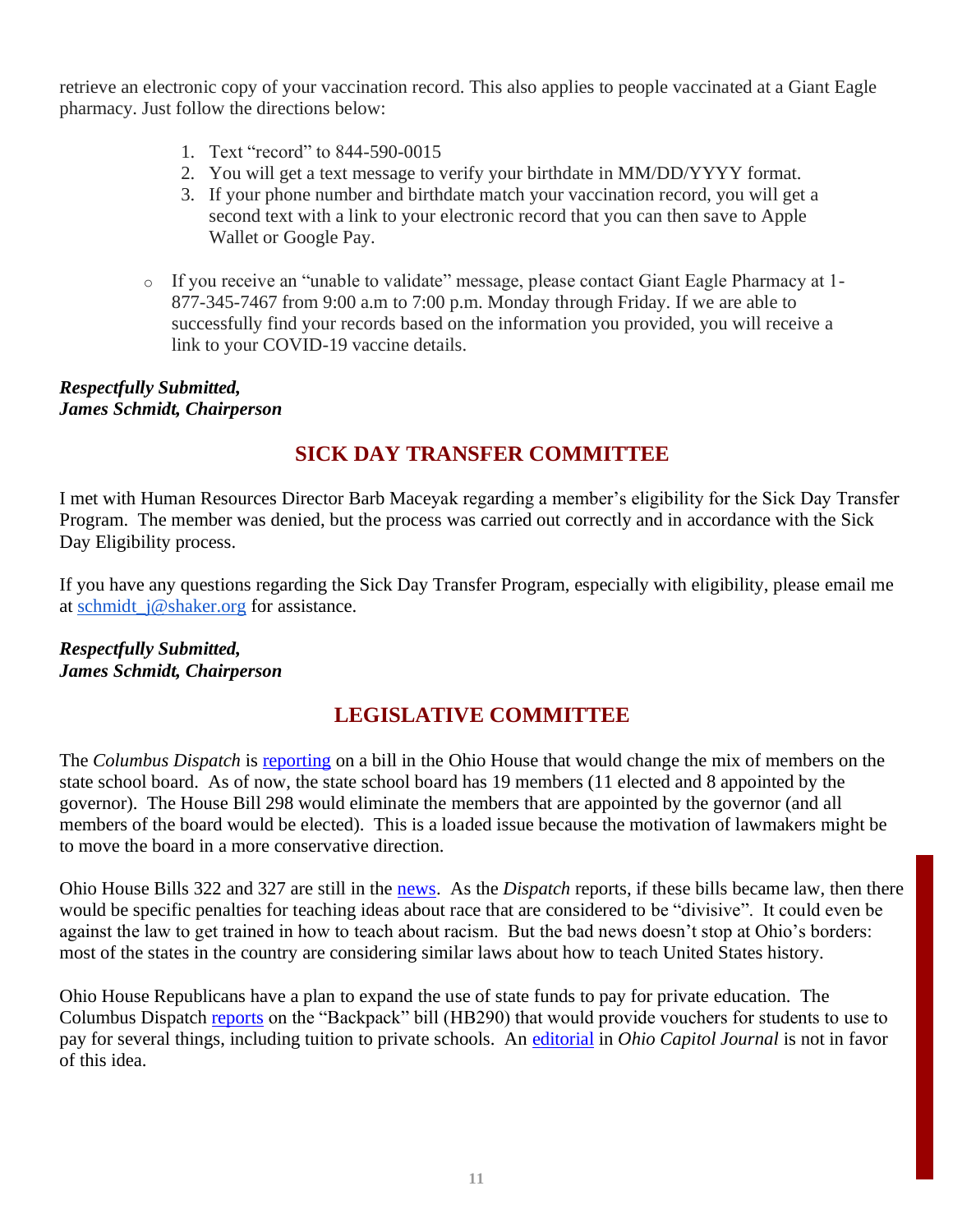*Policy Matters Ohio* is [reporting](https://www.policymattersohio.org/press-room/2021/09/16/fair-school-funding-plan-would-increase-resources-for-schools-in-black-brown-communities) that the Ohio Fair School Funding Plan (FSFP) will expire in 2023. This plan does give more money to districts that have more Black and Latinx students than it gives to districts that have more white students. Please don't mistake this money as full funding for schools, but it is a step in the right direction (and it is in jeopardy).

*Education Week* has an [article](https://www.edweek.org/policy-politics/here-are-the-upcoming-supreme-court-cases-that-matter-for-schools/2021/09) about the upcoming Supreme Court term, and there are a *lot* of cases related to education. Among others, decisions will be made about issues involving religion in schools, civil rights, affirmative action, and school boards.

If you know of an education issue that is in transition in the legislative world, please let the me know about it.

#### *Respectfully Submitted, David Klapholz*

## **SALARY TENURE COMMITTEE**

I sent out a notice to initiate SHTA and ST negotiations. We are moving towards a November 30<sup>th</sup> beginning of Interest Based Bargaining (IBB) negotiations with the district. We will also begin Support Teacher negotiations at the same time. The committee includes Woodbury teacher Darlene Garrison, Mercer teacher Lisa Hardiman, high school teacher James Schmidt, high school teacher William Scanlon, high school teacher David Klapholz, middle school teacher Michael Sears, Woodbury/high school teacher Bonnie Gordon and myself. More details will be forthcoming in the months ahead.

*Respectfully Submitted, John L. Morris*

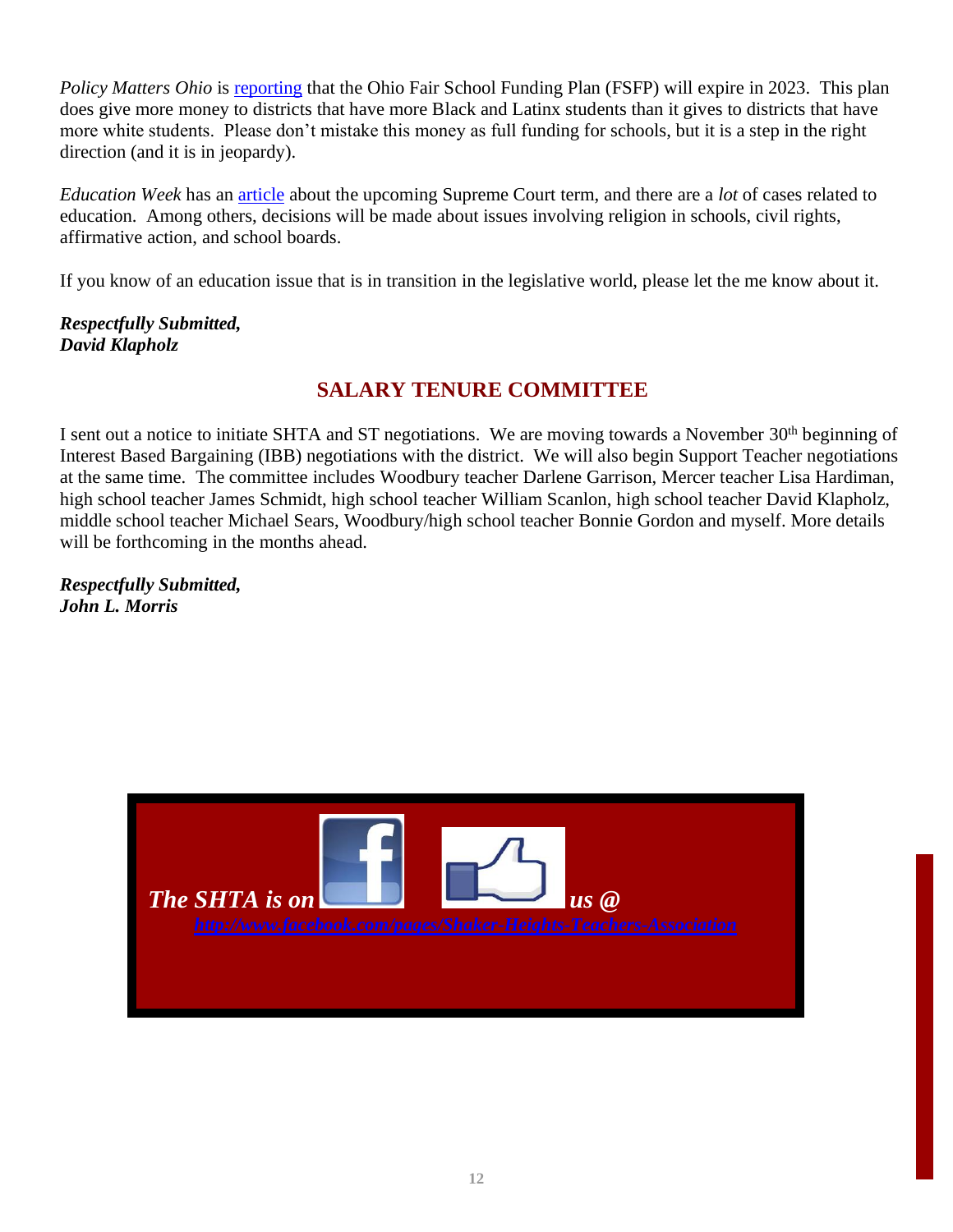# **MINUTES FOR THE REPRESENTATIVE COUNCIL MEETING**

*SHTA President, Dr. John Morris* started the October 11, 2021 Rep. Council Meeting at 4:30PM. The meeting took place via Google Meet.

*Mr. Christopher Hayward, Principal of Fernway Elementary School* welcomed SHTA membership. He expressed appreciation for teachers who have stepped up this year showing their professionalism and responsiveness. Kids are having a much better experience this year.

**MINUTES** from the September 20, 2021 Rep. Council. Motion to approve was made by Jeremy Bishko.

## **Administration Report**

**Barbara Maceyak, Director of Human Resources** was present for the Rep. Council Meeting.

- Substitute teacher issue is an ongoing problem
- Met with Dr. John Morris and others last week regarding lack of subs.
- Met with Rachel Wixey organization
- Looking other possible organizations to use for subs
- There is a sub shortage across the nation
- Substitute teacher fulfillment rate across the nation is 10%-20%. In Shaker, it is 40%
- Right now, there are 186 substitutes on the district's list, but 124 of them have yet to take a sub job this school year.
- A survey is being prepared to determine reasons that jobs are not being picked up
- Shaker's rate of pay for subs is lower than neighboring districts-looking at increasing pay for all including subs for paraprofessionals, custodians, and other staff members
- Looking at possible incentive programs for subs
- Planning a job fair for October 27th.

# **SHTA officers and executive board members did not give a report at this meeting due to the 5:00 School Board Candidates' Forum via Zoom.**

# **Building Representative Reports**

#### *Boulevard— Boulevard- Cathy Grieshop*

- Talked with teachers about "Raider Time" concerns. We are learning and teaching a new curriculum while continuing to teach through a pandemic. We do not have extra time, we do not have enough time.
- Listened to teachers' concerns about Dr. Glasner's comment "We will also continue to explore ways that we can lighten the burden". The burden is heavy this year and Raider Time will just add to it.
- Talked to teachers who feel that they could be more effective using their class recess time to teach students in the classroom rather than supervising recess. A compromise could be continuing to keep the classes zoned from each other while recess is managed by lunch supervisors during teacher lunch time.

#### *FernwaTori Fernway Tori Goldfarb*

• Thank you to Principal Chris Hayward for support during this time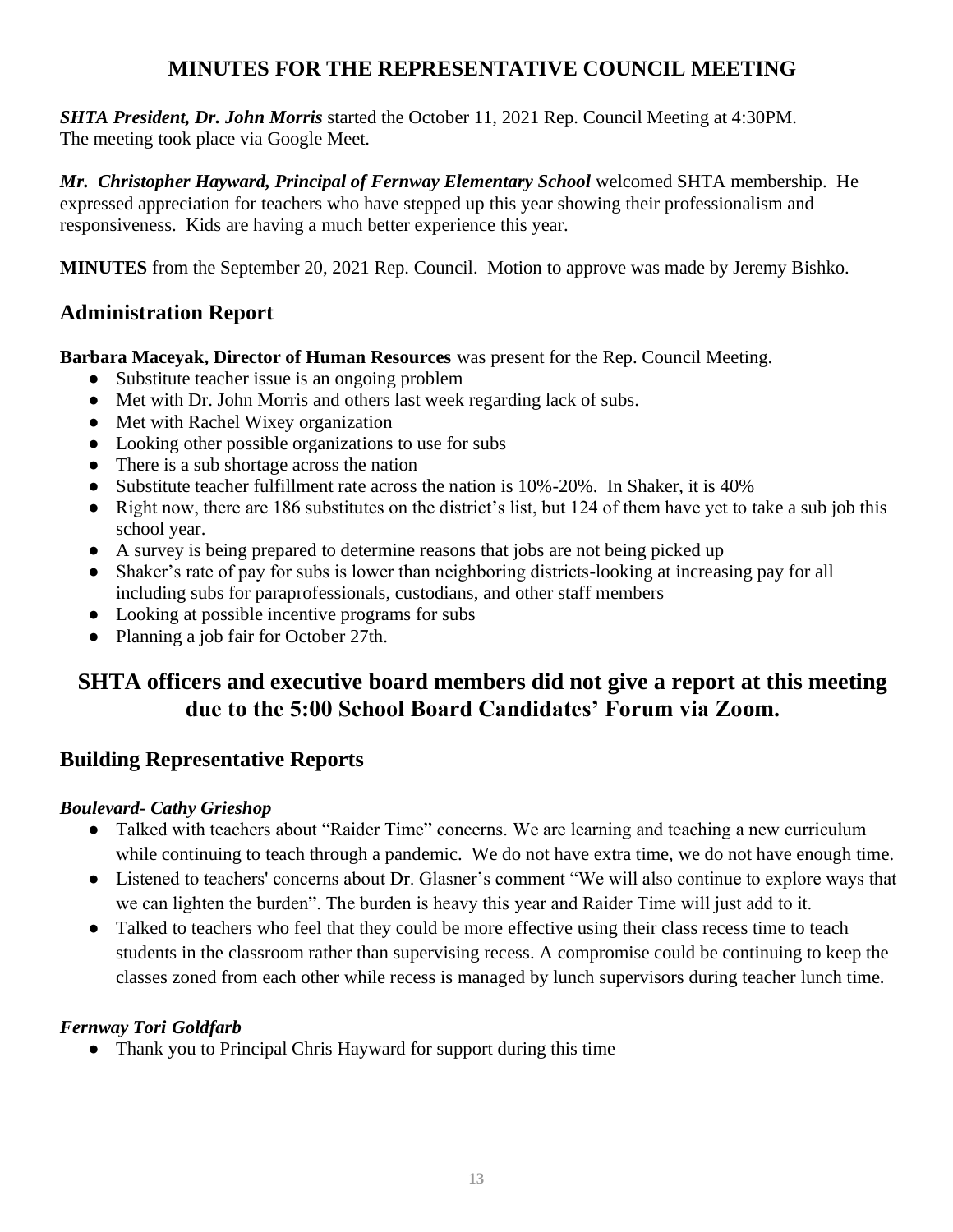#### *Lomond-Jill DiPiero*

No Report

#### *Mercer-Nicole Cicconetti*

- Concerns about shortage of substitutes
- Thank you to Mercer Principal Roneisha Campbell, she continues to be a strong and supportive leader for Mercer

#### *Onaway— Onaway-Paula Klausner*

- Consulted with a member about a reclassification question.
- Met almost daily with Onaway principal Eric Forman to discuss matters of concern raised by members.
- Questioned why are classroom teachers required to observe at recess to determine close contacts when the only students quarantined after a positive case are those sitting directly next to or across from the infected student?
- Classroom teachers object to losing  $2\frac{1}{2}$  hours of direct instruction time per week because of monitoring recess.
- Continuing reservations about Raider Time, if it does come to be, resulting in even greater loss of planning time

#### *Woodbury— Stacey DeYoung*

- Weekly meetings with Woodbury principal Tiffany Joseph
- Many changes this year, our schedule, our teams and new curriculum. Although these changes were made to give students a positive learning experience, there is some backlash.
- We are now experiencing chaotic hallways and more fights at Woodbury. Students are not going to classes, or are showing up late.
- Teachers are now going to have the same lunch period as our students, hopefully increasing student accountability. Teachers were often scheduled for meetings during this time.
- Sixth grade math teachers are having issues with the acceleration of students. The protocol for acceleration needs to be discussed and examined. Teachers are still waiting for a meeting to clarify the protocol.

#### *Middle School—Jaclyn Abrams*

Met weekly with administration to resolve the following issues:

- Discussed mask defiance and minor behavior incidents in the classroom which was resolved with a referral process
- Proposed a tardy policy that was decided by the staff
- Resolved the two-hour minimum absence policy proposed by administration
- Discussed Covid policy and safety precautions; contact tracing clipboards introduced in the classroom
- Supported a teacher with a personal issue as a result of hallway behavior
- Proposed a behavior and mask defiance plan for the hallways
- Discussed sub issues with an emphasis on taking the Intervention Specialists out of the rooms that need them
- Discussed proposal for November Professional Days days to build community and address the culture and climate at Shaker Middle School.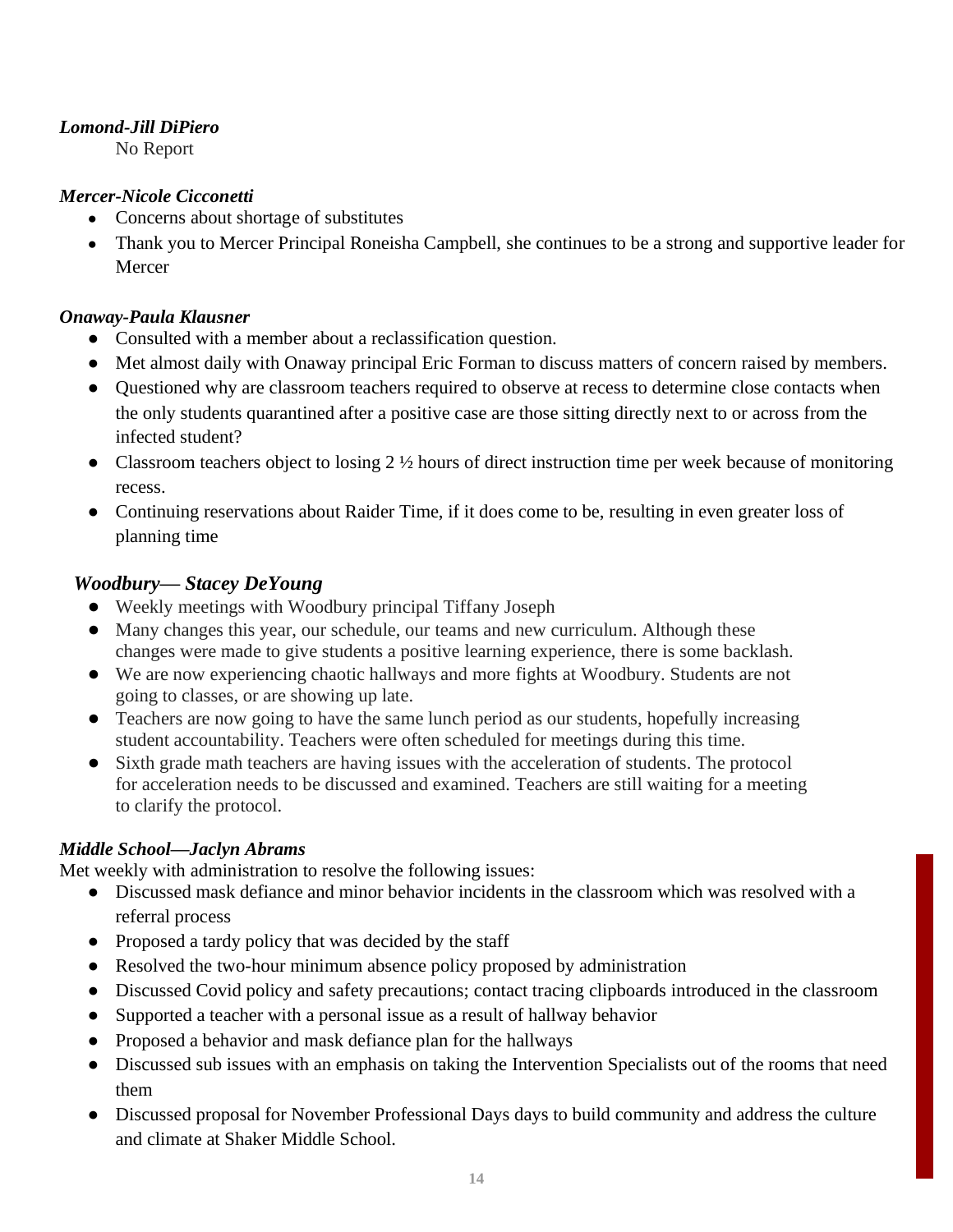Ongoing/Unresolved

- Still need to refine the incorporation Social Emotional Learning strategies
- Still need to refine the tardy policy
- Still need to refine the Raider Time Sign-in process
- Still need to refine a behavior and mask defiance in the hallway system
- Morning busses are still arriving quite late; many students are missing 10-20 minutes of first period
- There is still a lack of security presence in the lunchroom
- Administration is being forced to cover classes due to sub shortage; this prevents them from being visible in halls and lunch rooms
- Still looking for a resolution on not providing subs for Intervention Specialists when they are absent. Many classes are not compliant with the recommended ratios according to district standards (only 3 of 9 classes meet the criteria recommended by district)

#### *High School—James Schmidt*

- I continue to meet weekly with Mr. Juli to help resolve issues at the High School.
- Teachers have repeatedly expressed concerns about the lack of conference time and the stance taken by our administration.
- Teachers have expressed concern about the block schedule and the learning loss from not seeing our students every day.
- I will be meeting with Jeff Grosse on October 15th along with Mr. Juli to discuss the changes to the Emergency Protocols at the High School that were exposed during the school evacuation on Wednesday September 29th.

#### *Innovative Center--Linda Roth*

- The "New" IC had a strong opening to the school year.
- We are building positive relationships and students are engaged in their learning. For the first time, the IC is staffed with a team of full-time licensed teachers in all core content areas.
- Our students are highly motivated and opt into the school and want to be here.
- Coordinator of the Innovation Center Matt Simon has been open and consistent in his communication and wholeheartedly supports the IC team. He has also worked tirelessly to communicate the new IC enrollment procedures to SHHS administrators, counselors, and parents.
- Several students have already begun to complete personalized projects in a variety of courses and are presenting their learning to each other and to the staff.
- We launched our partnership with EDWINS and will be conducting in-person Student-Led Conferences next week.

#### **Old Business** - **None New Business –None**

#### **Good of the Order-None**

Motion to adjourn the meeting made by Tod Torrence. It was seconded by James Schmidt. Meeting adjourned at 4:53 pm

*Respectfully submitted, Lisa Hardiman*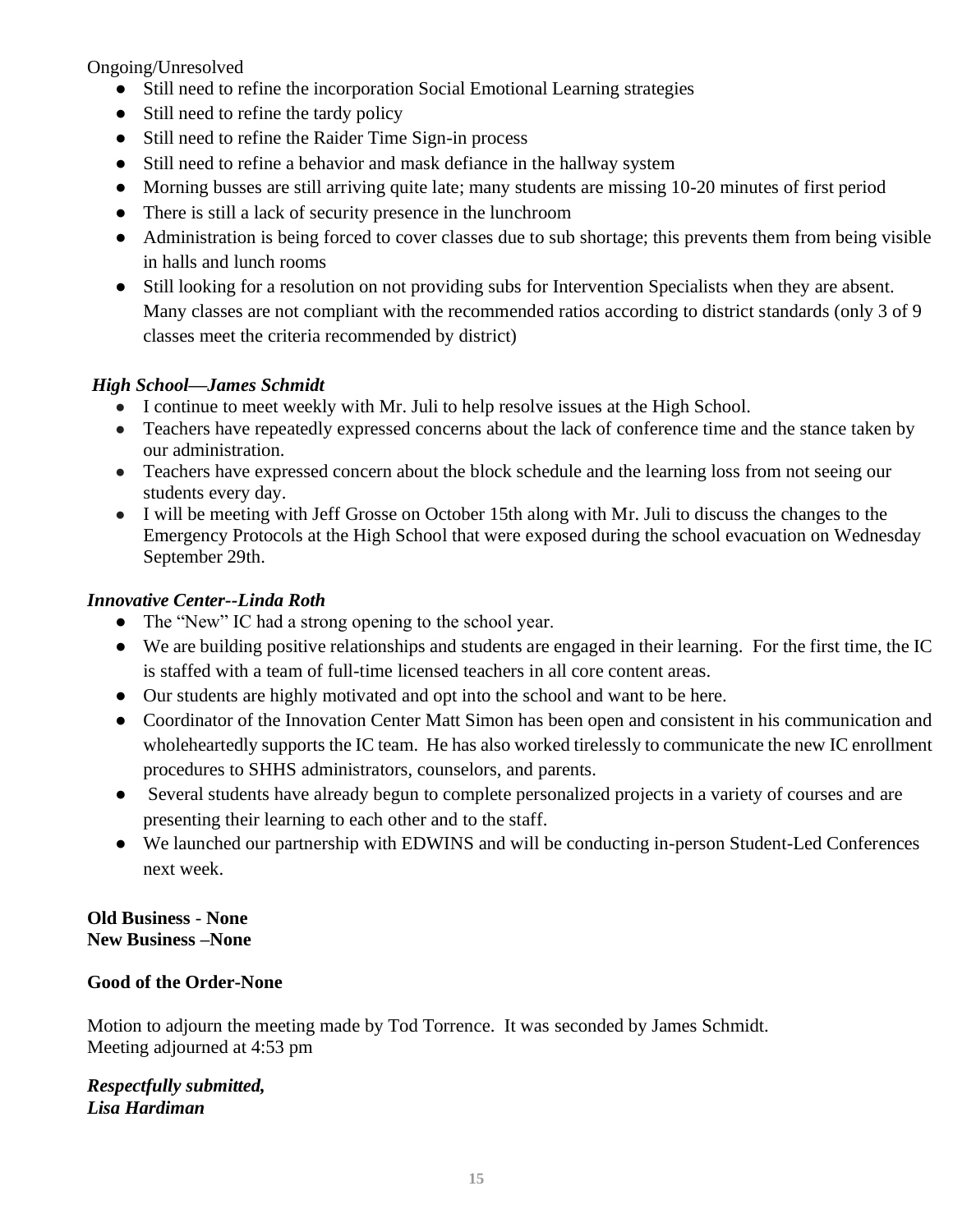# *I'm Deeply Concerned About the Mental Health of Our Members*

*This newsletter is a publication of the Shaker Heights Teachers' Association, an independent organization of professional educators in the Shaker Heights City School District. Signed editorials represent the opinion of the author(s) and may or may not reflect the thinking of other officers or members of the Shaker Heights Teachers' Association. Members and friends of the Association are invited and encouraged to express their opinions or share information via this newsletter.*

This is my 23rd year of teaching at Shaker Heights High School and it may easily be the worst. We came back to chaos. Communication was terrible, the period schedule was poorly developed, and we had more work placed on us because of the pandemic, all while losing an exorbitant number of teachers and staff from the previous year, adding to our burden by having to help new staff members. Chaos continues to reign supreme. The effect on our membership has been awful. I have had members crying during the school day because they cannot keep up with the mandates that have nothing to do with teaching. I am deeply concerned about the mental health of our members.

Our principal wrote to the faculty and staff of the high school that he has heard from our colleague in other districts that these issues go beyond the borders of our schools. The staff shortages of teachers and especially substitute teachers have caused strain across the country. You have merely to glance at the number of new personnel Human Resources continues to email us to see that we have seen a massive turn over and continue to need more individuals. This is not just true in Shaker Heights but all over.

What is true is the way our administration has continued to demand more from us. Elementary teachers are learning a new math curriculum and some are piloting a new reading curriculum on top of contact tracing and other pandemic related precautions. We have new schedules that were not relayed to teachers until the Monday before we met with students. The high school is now in a block schedule without any training or support. We are constantly being asked to cover classes, in some cases more that asked, because of the substitute shortage. CPT time has been reduced at the high school to two 25-minute blocks in the morning, making them near irrelevant. Class sizes are uneven and, in some cases, monstrously high. Across the district our pupil contact time has been pushed to the 320-minute limit and in several cases gone over. All these items could have been averted by proper planning, communication and understanding. The effect on our membership to all this has many living in survival mode.

I am not a principal or administrator. I do not understand all the constraints that are put on them. What I do know, after having been here longer than many in that position is that they could do better to support the teachers and staff of Shaker Heights City Schools. They can stop demanding and start asking.